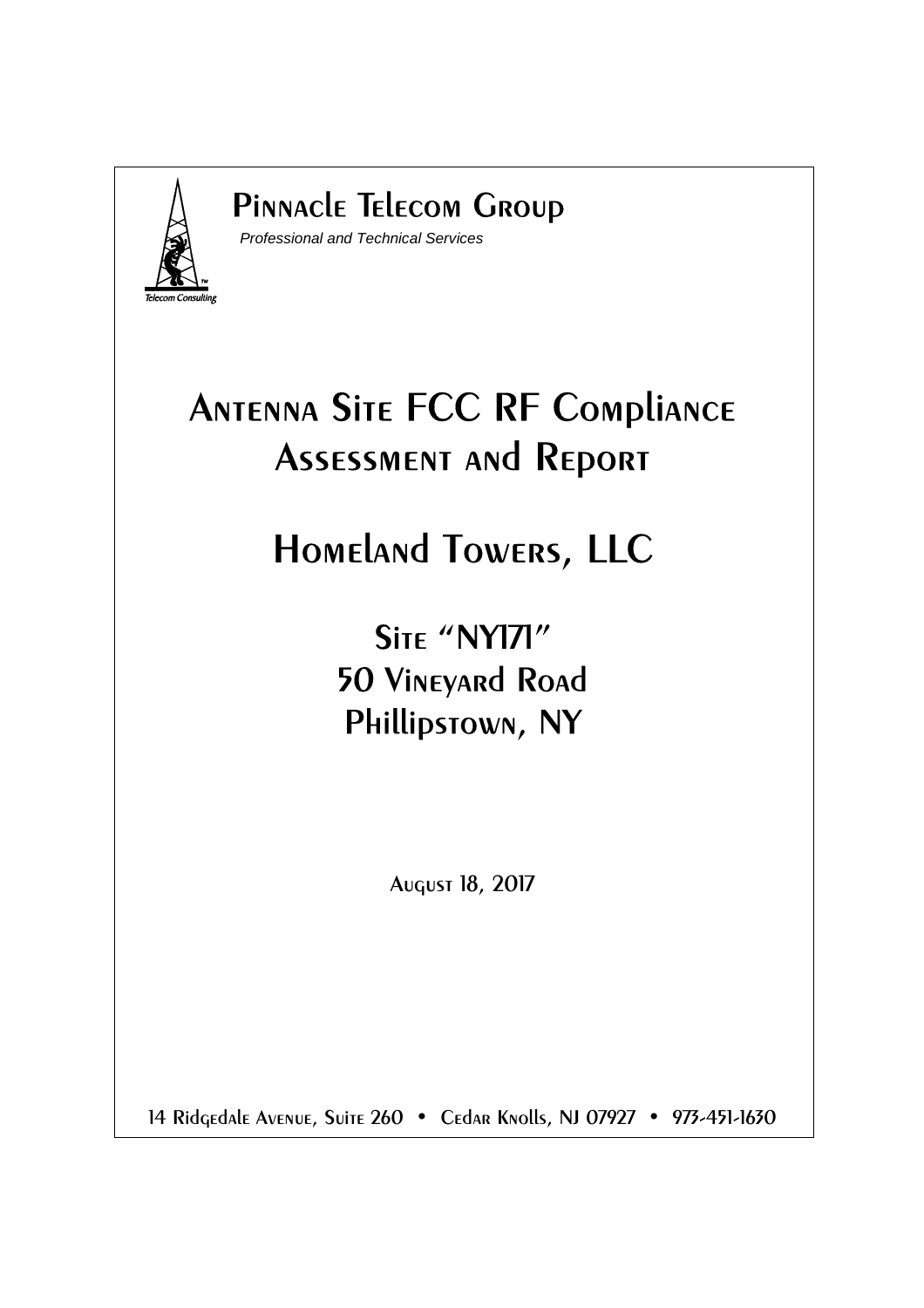### **CONTENTS**

| <b>INTRODUCTION AND SUMMARY</b>      | 3              |
|--------------------------------------|----------------|
| <b>ANTENNA AND TRANSMISSION DATA</b> | 5              |
| <b>COMPLIANCE ANALYSIS</b>           | 8              |
| <b>COMPLIANCE CONCLUSION</b>         | $\overline{1}$ |
| <b>CERTIFICATION</b>                 | 14             |

Appendix A. Background on the FCC MPE Limit

Appendix B. Summary of Expert Qualifications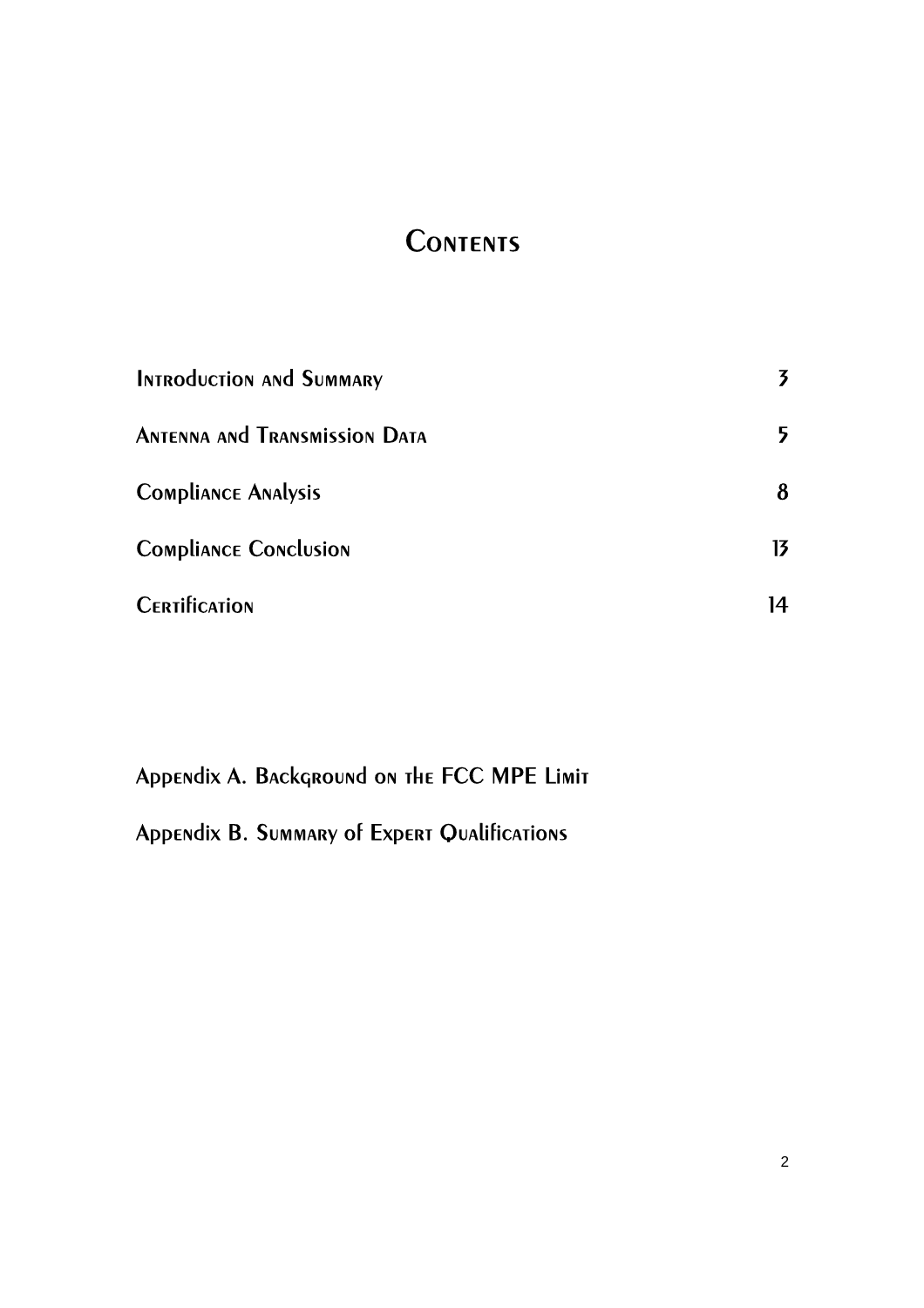#### Introduction and Summary

At the request of Homeland Towers, LLC, Pinnacle Telecom Group has performed an independent expert assessment of radiofrequency (RF) levels and related FCC compliance for wireless antenna operations on a proposed 180-foot monopole proposed at 50 Vineyard Road in Phillipstown, NY.

Homeland Towers refers to the prospective site as "NY171", and the proposed pole will accommodate the directional panel antennas of up to four wireless carriers. At this time, Verizon Wireless plans to occupy the highest antenna mounting position on the pole and the Putnam County whip antenna is proposed at 178 feet.

The FCC requires wireless antenna operators to perform an assessment of the RF levels from all the transmitting antennas at a site whenever antenna operations are added or modified, and ensure compliance with the FCC Maximum Permissible Exposure (MPE) limit in areas of unrestricted public access, i.e., at street level around the site.

In this case, the compliance assessment will include the RF effects of a worstcase hypothetical collocation of four wireless carriers' antennas. By worst case, we mean that the carriers whose maximum capacity relates to higher emitted power levels will be hypothetically assumed to occupy the lower mounting positions on the monopole, thus matching higher power and smaller distances to ground-level around the site.

The analysis will conservatively assume all the wireless carriers are operating at maximum capacity and maximum power in each of their FCC-licensed frequency bands. With that extreme degree of conservatism incorporated in the analysis, we can have great confidence that the actual RF effects from any combination of wireless operators, however they might actually be positioned on the pole, would be in compliance with the FCC's MPE limit.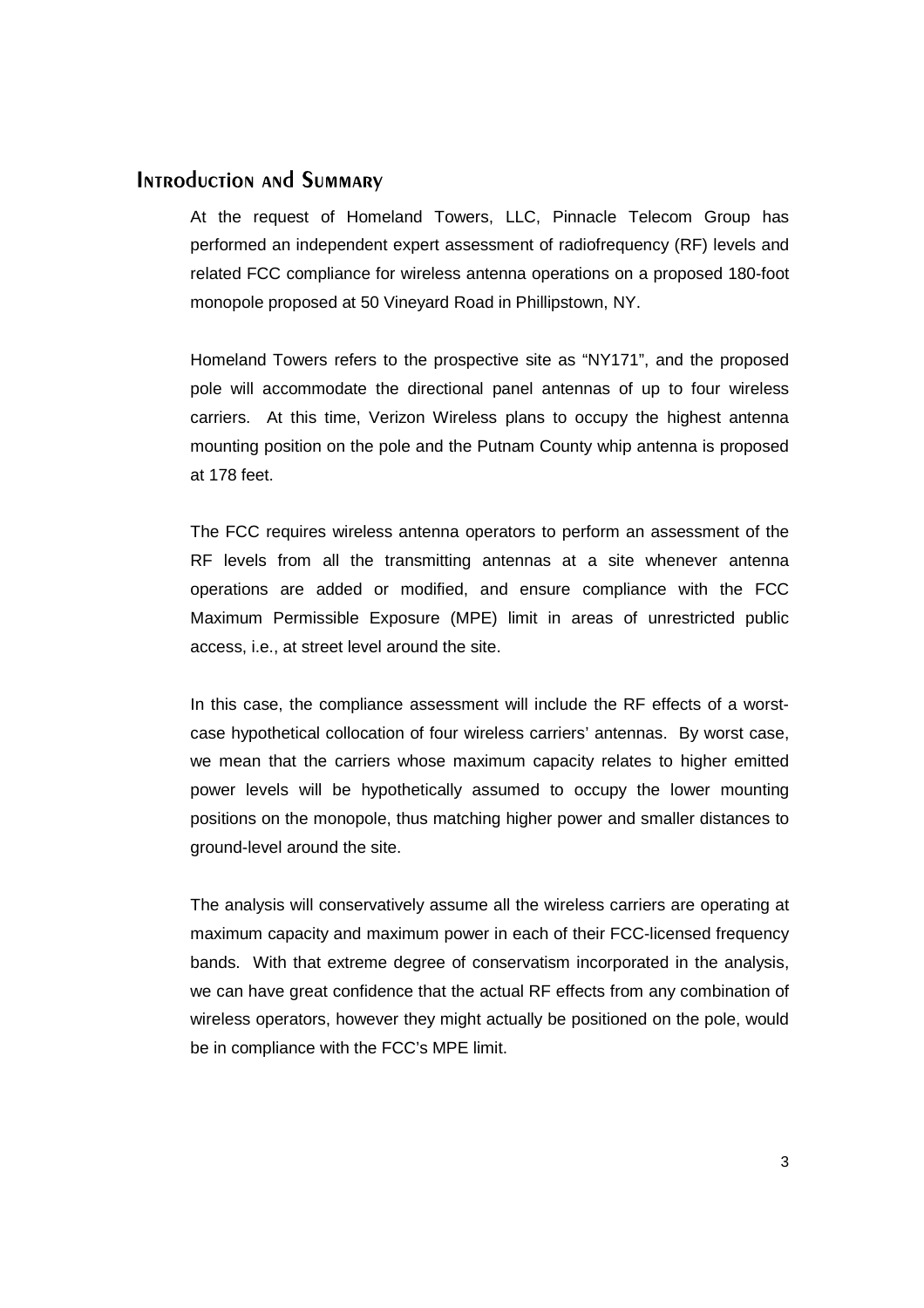This assessment of antenna site compliance is based on the FCC limit for general population "maximum permissible exposure" (MPE), a limit established as safe for continuous exposure to RF fields by humans of either sex, all ages and sizes, and under all conditions.

The result of an FCC compliance assessment can be described in layman's terms by expressing the calculated RF levels as simple percentages of the FCC MPE limit. In that way, the figure 100 percent serves as the reference for compliance, and calculated RF levels below 100 percent indicate compliance with the MPE limit. An equivalent way to describe the calculated results is to relate them to a "times-below-the-limit" factor. Here, we will apply both descriptions.

The result of the FCC compliance assessment in this case is as follows:

- At street level around the site, the conservatively calculated maximum RF level caused by the combination of the wireless carriers' panel antenna operations is 0.7955 percent of the FCC general population MPE limit, well below the 100-percent reference for compliance. In other words, even with calculations designed to significantly overstate the RF levels versus those that could actually occur at the site, the worst-case calculated RF level in this case is still more than 125 times below the limit defined by the federal government as safe for continuous exposure of the general public.
- A supplemental analysis of the RF levels at the nearest residence (approximately 760 feet away) yields a worst-case result of 0.0888 percent of the FCC general population MPE limit – also well below the 100-percent reference for compliance.
- □ The results of the calculations provide a clear demonstration that the RF levels from as many as four wireless carriers, even under worst-case collocation circumstances, would satisfy the FCC requirement for controlling potential human exposure to RF fields and that the facility will be in compliance at any distance. Moreover, because of the conservative methodology and assumptions applied in this analysis, RF levels actually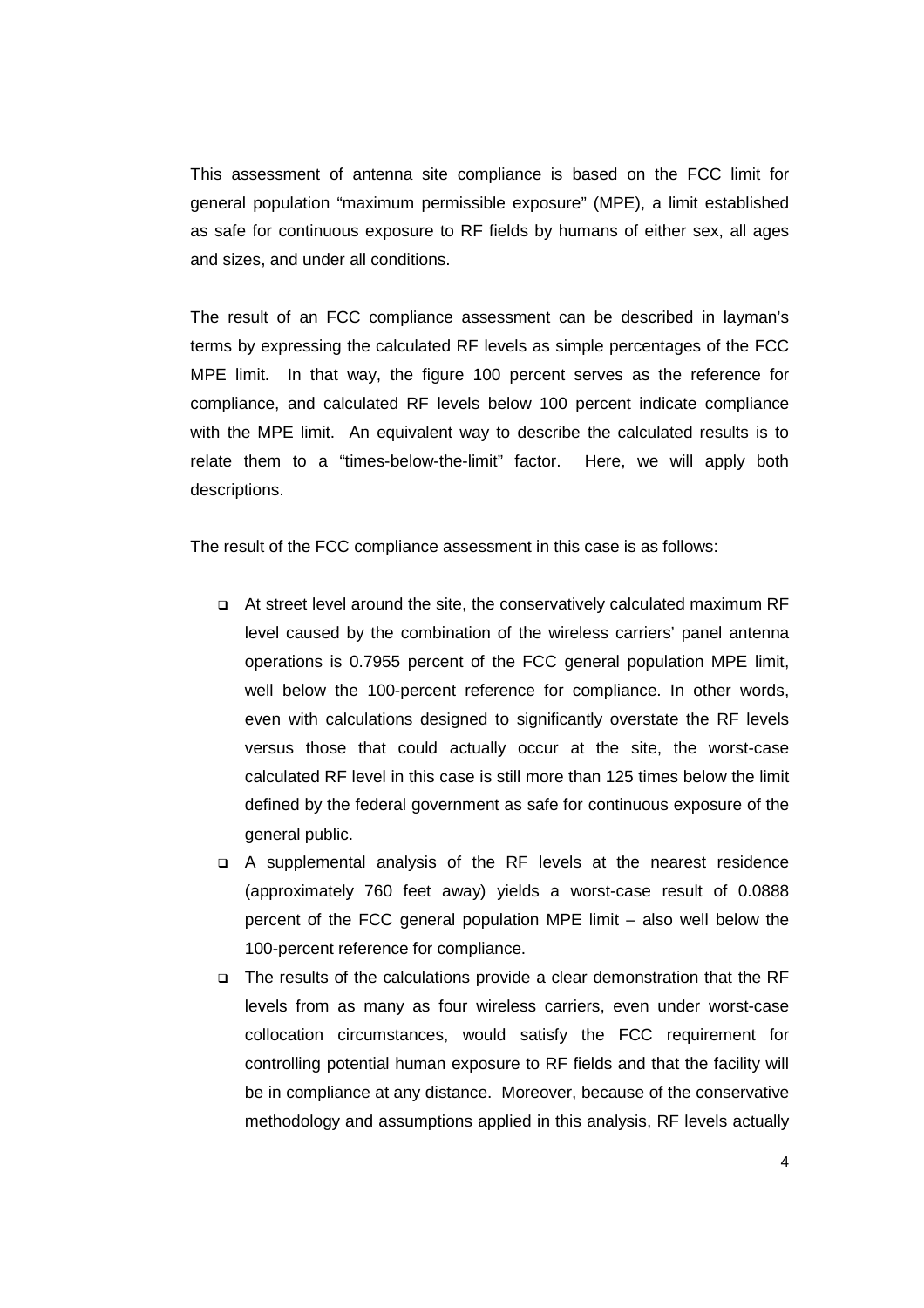caused by any combination of wireless operators' antenna operations at this site will be even less significant than the calculation results here indicate.

The remainder of this report provides the following:

- relevant technical data on the parameters for the four wireless carriers, as well as on the Putnam County antenna operations;
- a description of the applicable FCC mathematical model for assessing compliance with the MPE limit, and application of the relevant technical data to that model; and
- analysis of the results of the calculations, and the compliance conclusion for the proposed site.

In addition, two Appendices are included. Appendix A provides background on the FCC MPE limit, along with a list of key references. Appendix B provides a summary of the qualifications of the author of this report.

#### Antenna and Transmission Data

As described, the proposed 180-foot pole will be able to accommodate as many as four wireless carriers' antennas, along with antenna operations by Putnam County. Verizon Wireless proposed to occupy the highest mounting position on the pole, and this analysis will include an assumption of "worst-case" collocation by three other wireless carriers – AT&T, T-Mobile and Sprint.

The worst-case collocation methodology basically involves taking the carriers with the most available spectrum and the opportunity for higher power levels and hypothetically positioning them at the lower points on the monopole – thus matching the most power with the shorter distances to the ground.

Typically, the vertical spacing between different wireless carriers' antennas on a pole is 10 feet. In this case, the Verizon Wireless antennas will have an antenna centerline of 174 feet, and we will assign antenna centerline heights to the three other assumed wireless collocators at 164 feet, 154 feet and 144 feet.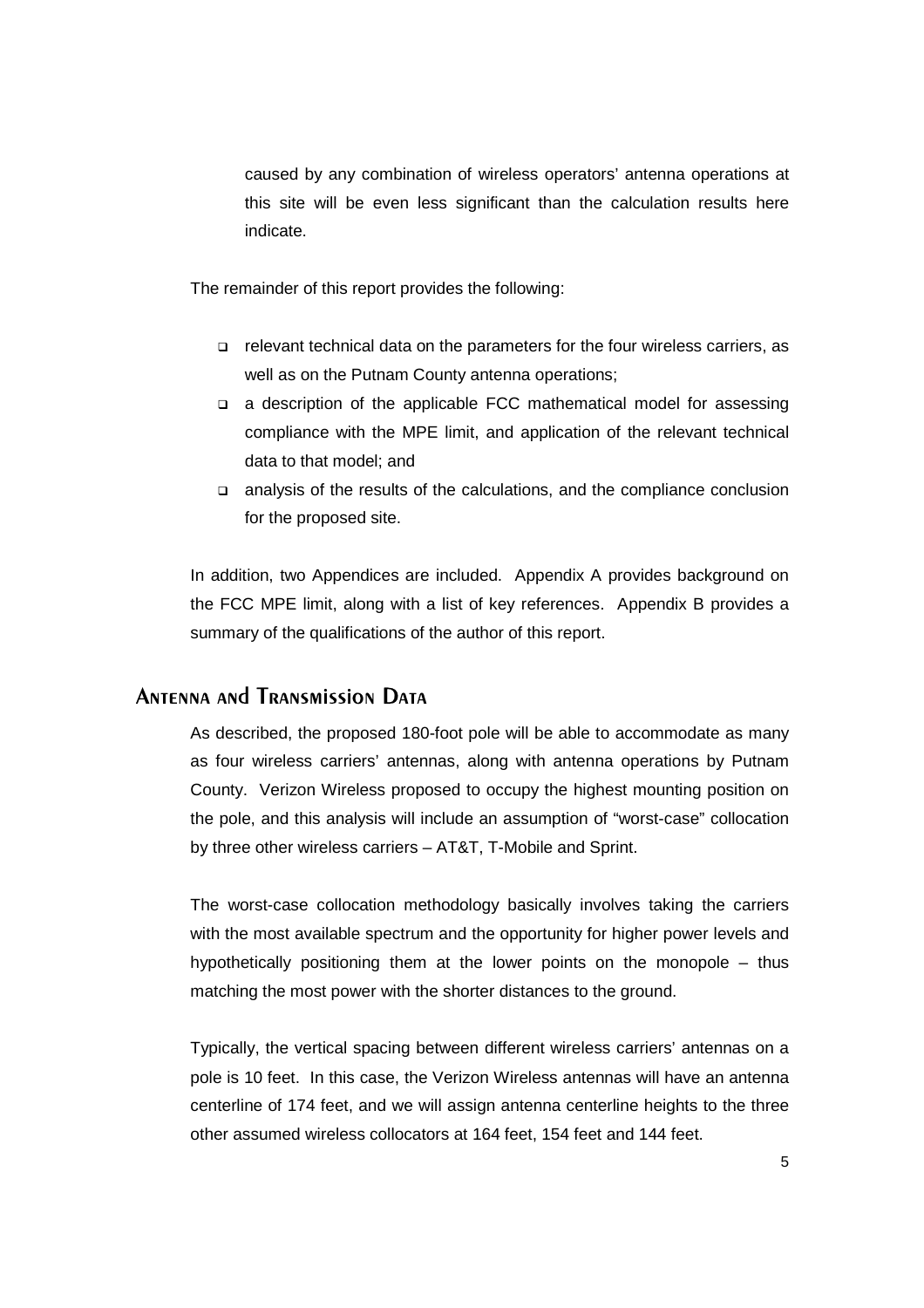The transmission parameters for each of the wireless carriers are described below.

Verizon Wireless is licensed to operate in the 700, 850, 1900 and 2100 MHz frequency bands. In the 700 MHz band, Verizon uses as many as two 60-watt channels per antenna sector. In the 850 MHz band, Verizon uses as many as eight 20-watt channels per antenna sector. In the 1900 MHz band, Verizon uses seven 16-watt channels and two 60-watt channels per antenna sector. In the 2100 MHz band, Verizon uses two 60-watt channels per sector.

AT&T is licensed to operate in the 700, 850, 1900 and 2300 MHz frequency bands. In the 700 MHz band, AT&T uses two RF channels per antenna sector and a maximum transmitter power of 40 watts. In the 850 MHz band, AT&T uses four 20-watt channels per sector. In the 1900 MHz band, AT&T uses two 20-watt channels and one 60-watt channel per sector. In the 2300 MHz band, AT&T uses two 50-watt channels per sector.

T-Mobile is licensed to operate in the 700 MHz, 1900 MHz and 2100 MHz frequency bands. In the 700 MHz band, T-Mobile uses one 40-watt channel per sector. In the 1900 MHz band, T-Mobile uses four 20-watt channels and one 40 watt channel per sector. In the 2100 MHz band, T-Mobile uses one 80-watt channel and two 40-watt channels per sector.

Sprint is licensed to operate in the 860, 1900 and 2500 MHz frequency bands. In the 860 MHz band, Sprint uses two 40-watt channels per antenna sector. In the 1900 MHz band, Sprint uses two 20-watt channels and two 40-watt channels per sector. In the 2500 MHz band, Sprint uses four 5-watt channels and four 10-watt channels per sector.

Based on the overall available power levels, we will hypothetically assign the mounting heights (centerlines of the antennas) as follows:

- Verizon: 174 feet
- Sprint: 164 feet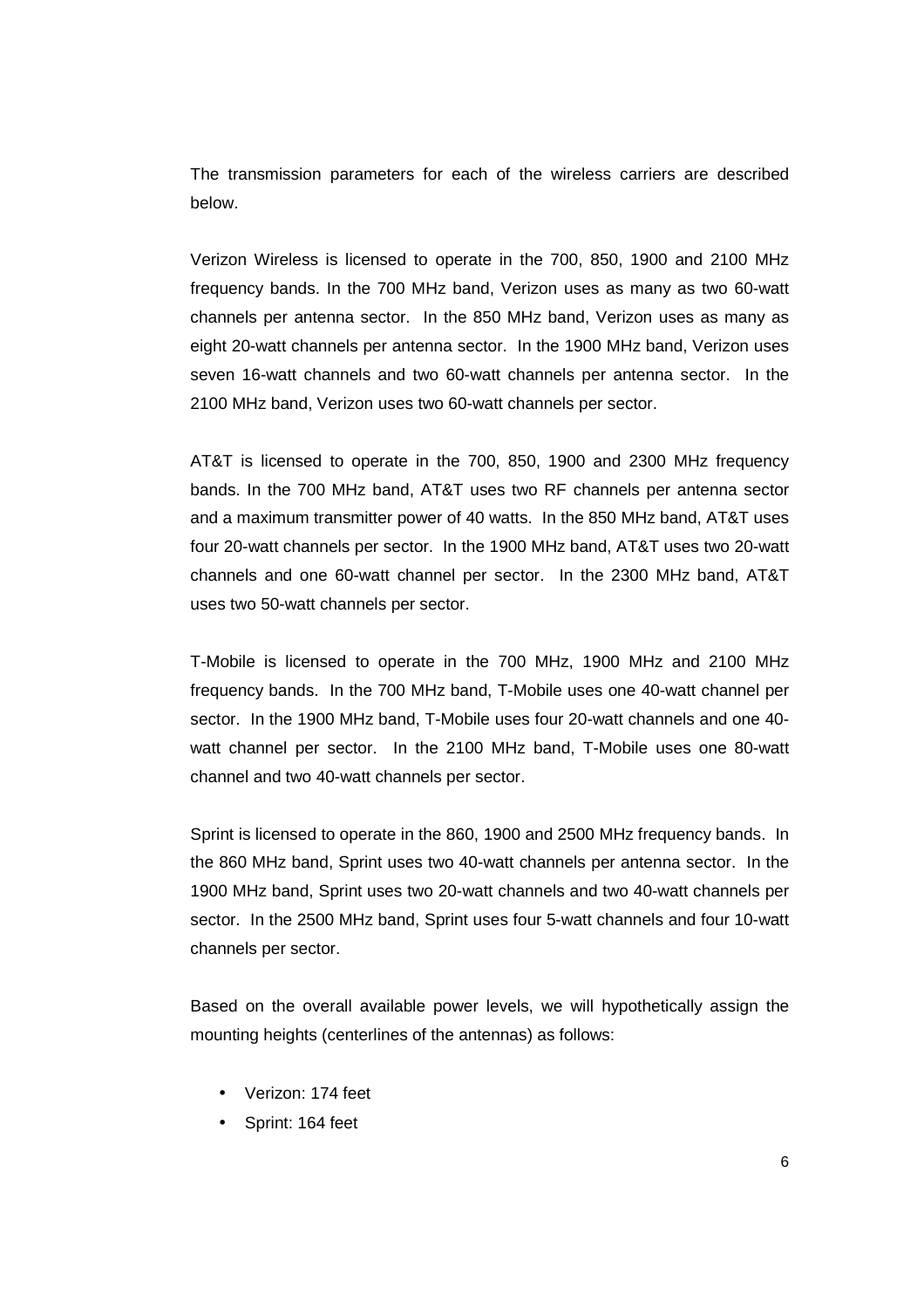- T-Mobile: 154 feet
- AT&T: 144 feet

The Putnam County whip antenna – a Sinclair model SC476-HF1LDF, with a frequency range of 746-869 MHz and a maximum gain of 6.5 dBd – is proposed to be mounted at 178 feet on the pole. The transmitter power level has not been specified, but in our analysis we will conservatively apply the manufacturerspecified maximum antenna input power of 500 watts, which will grossly overstate the RF effects of this operation.

The area below the antennas, at street level, is of interest in terms of potential "uncontrolled" exposure of the general public, so the antenna's vertical-plane emission characteristic is used in the calculations, as it is a key determinant in the relative level of RF emissions in the "downward" direction.

By way of illustration, Figure 1 on the next page shows the vertical-plane pattern of a typical 1900 MHz panel antenna. The antenna is effectively pointed at the three o'clock position (the horizon) and the pattern at different angles is described using decibel units. The use of a decibel scale in incidentally visually understates the relative directionality characteristic of the antenna in the vertical plane. Where the antenna pattern reads 20 dB, the relative RF energy emitted at the corresponding downward angle is  $1/100<sup>th</sup>$  of the maximum that occurs in the main beam (at 0 degrees); at 30 dB, the energy is  $1/1000<sup>th</sup>$  of the maximum.

Note that the automatic pattern-scaling feature of our internal software may skew side-by-side visual comparisons of different antenna models, or even different parties' depictions of the same antenna model.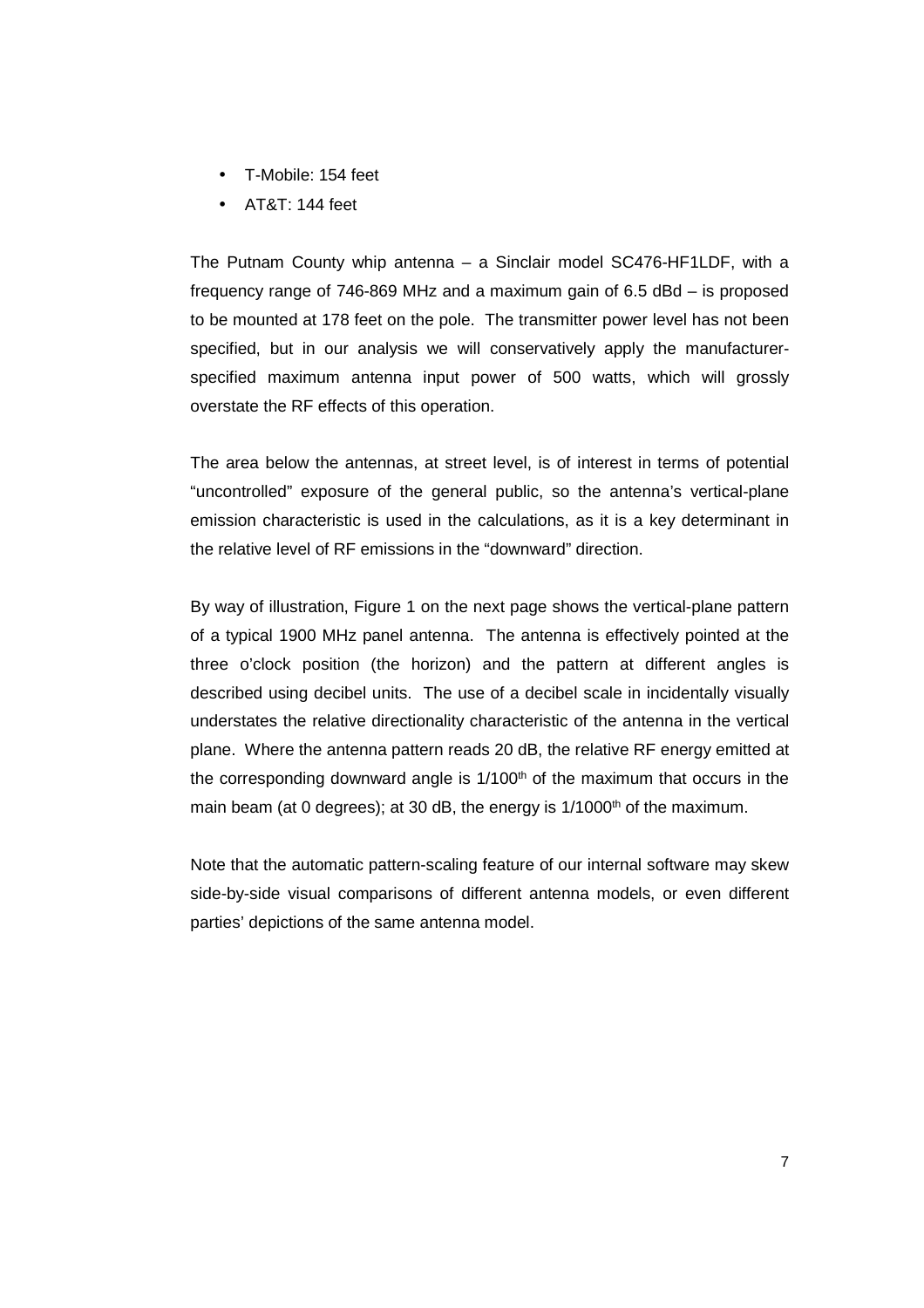

**Figure 1. 1900 MHz Directional Panel Antenna – Vertical-plane Pattern** 

#### Compliance Analysis

FCC Office of Engineering and Technology Bulletin 65 ("OET Bulletin 65") provides guidelines for mathematical models to calculate potential RF exposure levels at various points around transmitting antennas.

Around an antenna site at ground level (in what is called the "far field" of the antennas), the RF levels are directly proportional to the total antenna input power and the relative antenna gain (focusing effect) in the downward direction of interest – and the levels are otherwise inversely proportional to the square of the straight-line distance to the antenna. Conservative calculations also assume the potential RF exposure is enhanced by reflection of the RF energy from the intervening ground. Our calculations will assume a 100% "perfect", mirror-like reflection, which is the absolute worst-case approach.

The formula for ground-level MPE compliance assessment of any given wireless antenna operation is as follows:

MPE% = (100 \* TxPower \* 10 (*Gmax-Vdisc*)/10 \* 4) / (MPE \* 4
$$
\pi
$$
 \* R<sup>2</sup>)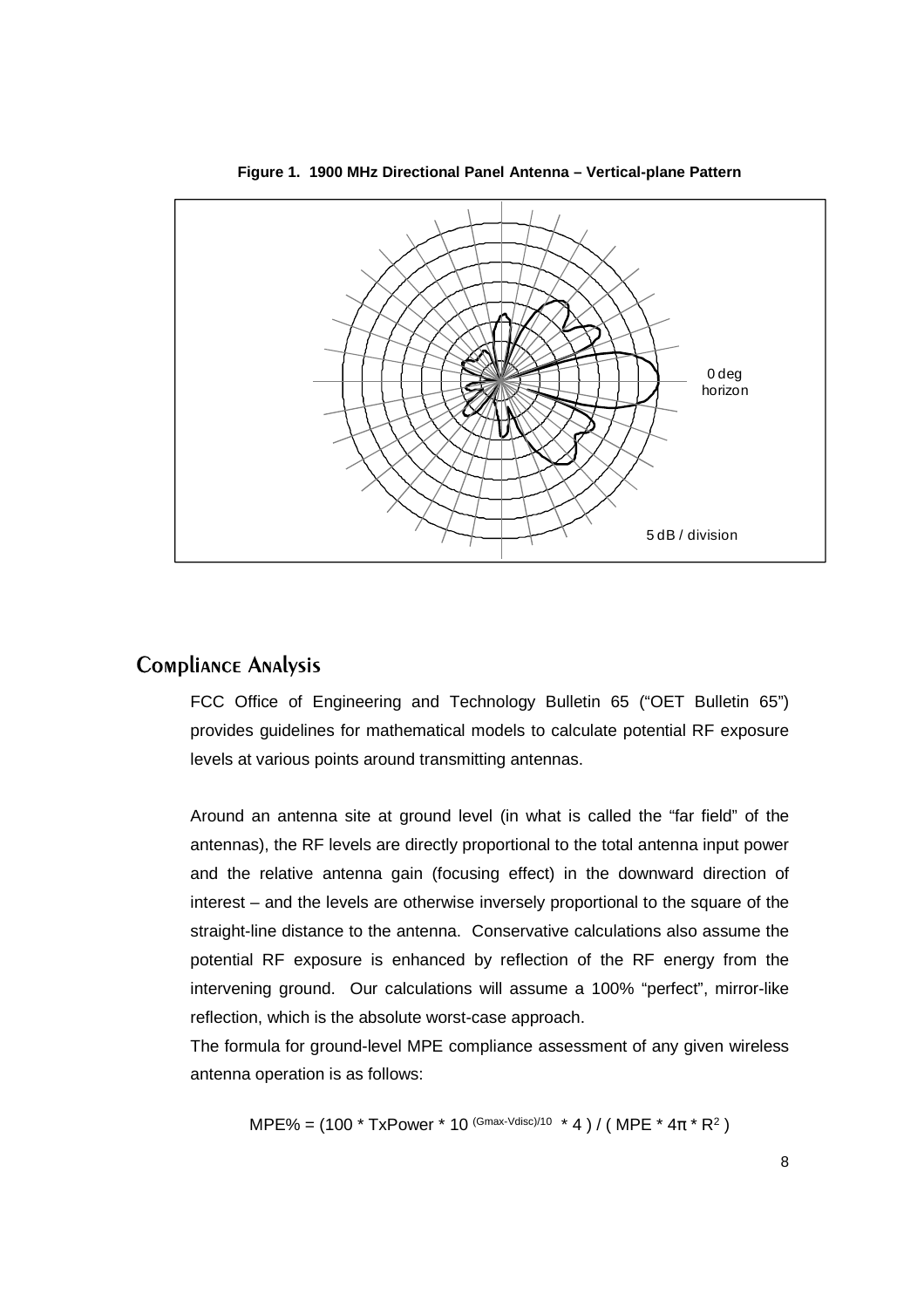#### where

| MPE%               |     | $=$ RF level, expressed as a percentage of the FCC MPE<br>limit applicable to continuous exposure of the general<br>public                                                  |
|--------------------|-----|-----------------------------------------------------------------------------------------------------------------------------------------------------------------------------|
| 100                |     | factor to convert the raw result to a percentage                                                                                                                            |
| <b>TxPower</b>     |     | maximum net power into antenna sector, in milliwatts, a<br>function of the number of channels per sector, the<br>transmitter power per channel, and line loss               |
| 10 (Gmax-Vdisc)/10 | $=$ | numeric equivalent of the relative antenna gain in the<br>direction of interest downward toward ground level                                                                |
| 4                  |     | factor to account for a 100-percent-efficient energy<br>reflection from the ground, and the squared relationship<br>between RF field strength and power density $(2^2 = 4)$ |
| <b>MPE</b>         |     | FCC general population MPE limit                                                                                                                                            |
| R                  |     | straight-line distance from the RF source to the point of<br>interest, centimeters                                                                                          |

The MPE% calculations are normally performed out to a distance of 500 feet from the facility to points 6.5 feet (approximately two meters, the FCCrecommended standing height) off the ground, as illustrated in Figure 2 on the next page.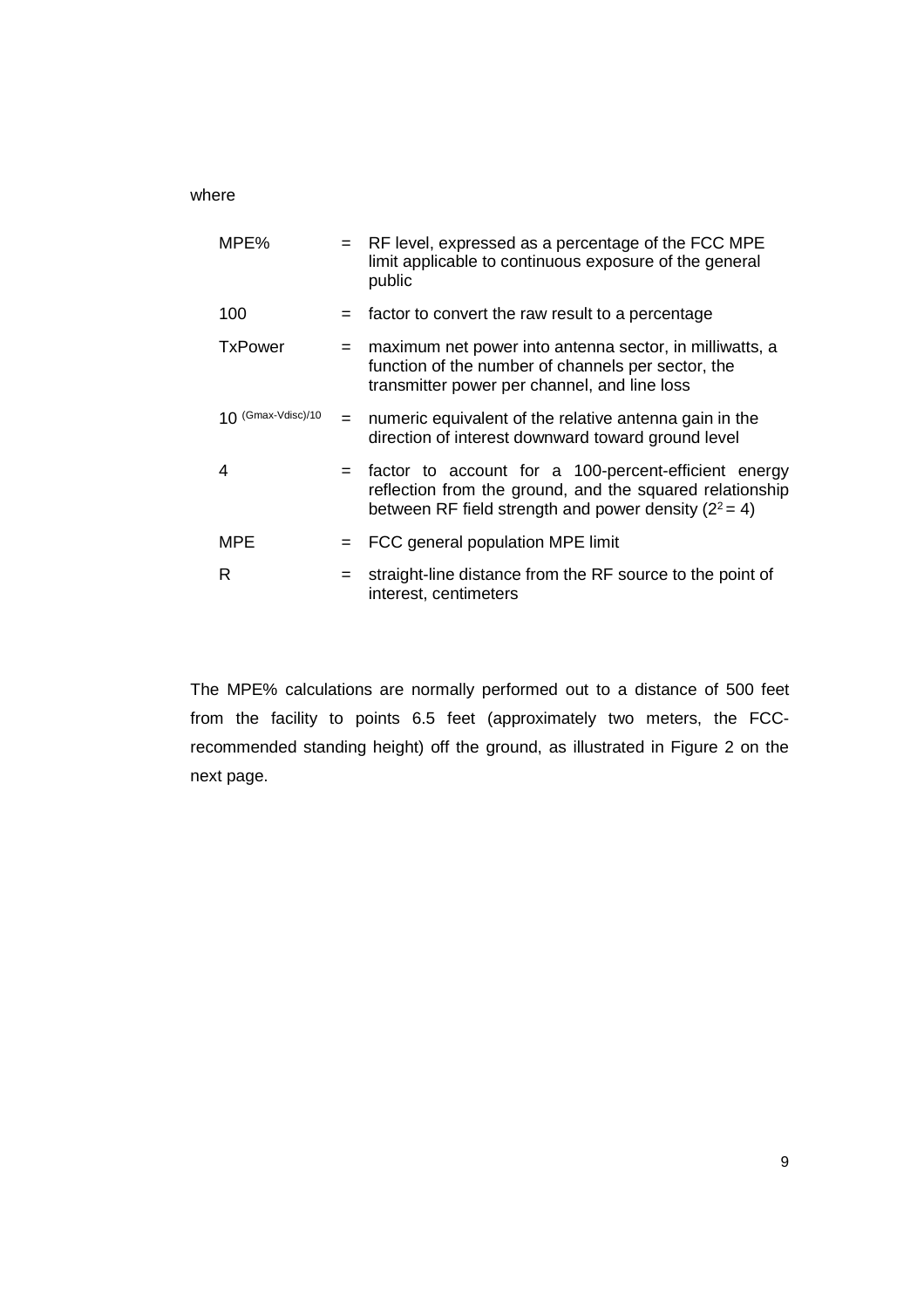

**Figure 2. Street-level MPE% Calculation Geometry** 

It is popularly thought that the farther away one is from an antenna, the lower the RF level – which is generally but not universally correct. The results of MPE% calculations fairly close to the site will reflect the variations in the vertical-plane antenna pattern as well as the variation in straight-line distance to the antennas. Therefore, RF levels may actually increase slightly with increasing distance within the range of zero to 500 feet from the site. As the distance approaches 500 feet and beyond, though, the antenna pattern factor becomes less significant, the RF levels become primarily distance-controlled and, as a result, the RF levels generally decrease with increasing distance. In any case, the RF levels more than 500 feet from a wireless antenna site are well understood to be sufficiently low and always in compliance.

FCC compliance for a collocated antenna site is assessed in the following manner. At each distance point away from the site, an MPE% calculation is made for each antenna operation, including the individual components of dualband operations. Then, at each point, the sum of the individual MPE% contributions is compared to 100 percent, where the latter figure serves as a normalized reference for compliance with the MPE limit.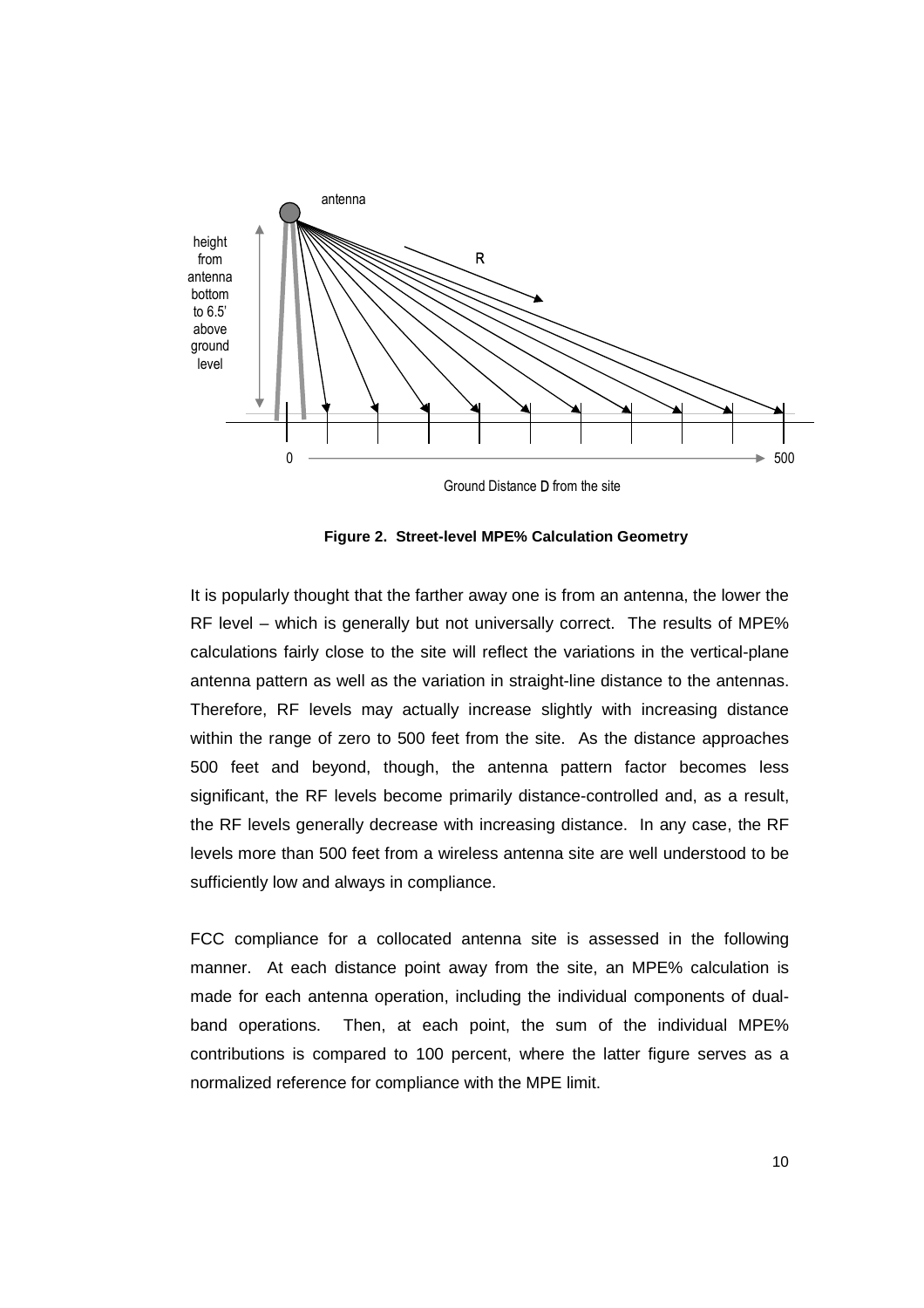We refer to the sum of the individual MPE% contributions as "total MPE%", and any calculated total MPE% result exceeding 100 percent is, by definition, higher than the limit and represent non-compliance and a need to take action to mitigate the RF levels. If all results are below 100 percent, that indicates compliance with the federal regulations on controlling exposure.

Note that the following conservative methodology and assumptions are incorporated into the MPE% calculations on a general basis:

- 1. The antennas are assumed to be operating continuously at maximum RF power – i.e., with the maximum number of channels and the maximum transmitter power per channel.
- 2. The power-attenuation effects of any shadowing or visual obstruction to a line-of-sight path from the antennas to the points of interest at ground level are ignored.
- 3. The calculations intentionally minimize the distance factor (R) by assuming a 6'6" human and performing the calculations from the bottom (rather than the centerline) of the antenna.
- 4. The potential RF exposure at ground level is assumed to be 100-percent enhanced (increased) via a "perfect" field reflection from the intervening ground.

The net result of these assumptions is to intentionally and significantly overstate the calculated RF levels relative to the RF levels that will actually occur – and the purpose of this conservatism is to allow "safe-side" conclusions about compliance with the MPE limit.

The table on the following page provides the results of the MPE% calculations for each operator, with the worst-case overall result highlighted in bold in the last column.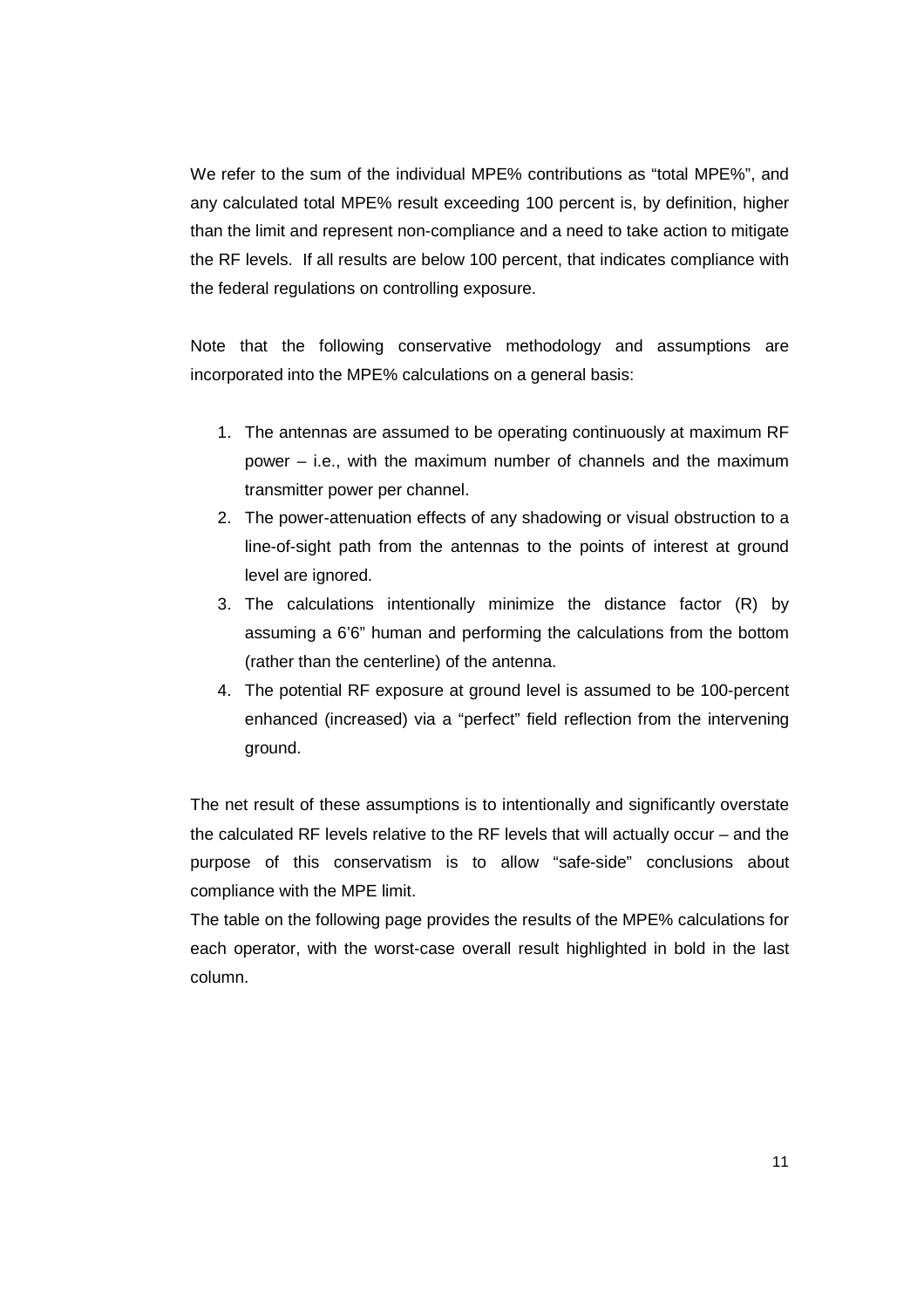| Ground<br><b>Distance</b><br>(f <sup>t</sup> ) | Verizon<br>MPE% | <b>Sprint</b><br>MPE% | <b>T-Mobile</b><br>MPE% | AT&T<br>MPE% | <b>Putnam</b><br>County<br>MPE% | <b>Total</b><br>MPE% |
|------------------------------------------------|-----------------|-----------------------|-------------------------|--------------|---------------------------------|----------------------|
| 0                                              | 0.0369          | 0.0024                | 0.0010                  | 0.0273       | 0.0003                          | 0.0679               |
| 20                                             | 0.0432          | 0.0049                | 0.0011                  | 0.0457       | 0.0158                          | 0.1107               |
| 40                                             | 0.0846          | 0.0034                | 0.0017                  | 0.1063       | 0.0538                          | 0.2498               |
| 60                                             | 0.1503          | 0.0088                | 0.0029                  | 0.1310       | 0.0898                          | 0.3828               |
| 80                                             | 0.1934          | 0.0105                | 0.0187                  | 0.2079       | 0.1042                          | 0.5347               |
| 100                                            | 0.2059          | 0.0129                | 0.0305                  | 0.2369       | 0.0770                          | 0.5632               |
| 120                                            | 0.2483          | 0.0060                | 0.0157                  | 0.3695       | 0.0363                          | 0.6758               |
| 140                                            | 0.3642          | 0.0204                | 0.0240                  | 0.2495       | 0.0030                          | 0.6611               |
| 160                                            | 0.3765          | 0.0213                | 0.0992                  | 0.2692       | 0.0145                          | 0.7807               |
| 180                                            | 0.2896          | 0.0292                | 0.1627                  | 0.2660       | 0.0480                          | 0.7955               |
| 200                                            | 0.2259          | 0.0257                | 0.1938                  | 0.2195       | 0.0913                          | 0.7562               |
| 220                                            | 0.2113          | 0.0377                | 0.1375                  | 0.2167       | 0.1291                          | 0.7323               |
| 240                                            | 0.2156          | 0.0341                | 0.0330                  | 0.2632       | 0.1388                          | 0.6847               |
| 260                                            | 0.2200          | 0.0181                | 0.0199                  | 0.3008       | 0.1334                          | 0.6922               |
| 280                                            | 0.2083          | 0.0139                | 0.0257                  | 0.2380       | 0.1173                          | 0.6032               |
| 300                                            | 0.1746          | 0.0211                | 0.0389                  | 0.1126       | 0.0901                          | 0.4373               |
| 320                                            | 0.1397          | 0.0199                | 0.0416                  | 0.0658       | 0.0711                          | 0.3381               |
| 340                                            | 0.1211          | 0.0139                | 0.0417                  | 0.0481       | 0.0417                          | 0.2665               |
| 360                                            | 0.1059          | 0.0114                | 0.0436                  | 0.0512       | 0.0282                          | 0.2403               |
| 380                                            | 0.0888          | 0.0231                | 0.0450                  | 0.0632       | 0.0171                          | 0.2372               |
| 400                                            | 0.0820          | 0.0370                | 0.0434                  | 0.0731       | 0.0099                          | 0.2454               |
| 420                                            | 0.0829          | 0.0439                | 0.0387                  | 0.0767       | 0.0067                          | 0.2489               |
| 440                                            | 0.0764          | 0.0403                | 0.0355                  | 0.0770       | 0.0075                          | 0.2367               |
| 460                                            | 0.0842          | 0.0372                | 0.0400                  | 0.0800       | 0.0126                          | 0.2540               |
| 480                                            | 0.0952          | 0.0283                | 0.0370                  | 0.0739       | 0.0222                          | 0.2566               |
| 500                                            | 0.1043          | 0.0214                | 0.0516                  | 0.0844       | 0.0360                          | 0.2977               |

As indicated, the overall worst-case calculated result is 0.7955 percent of the FCC general population MPE limit – well below the 100-percent reference for compliance, particularly given the significant conservatism incorporated in the analysis.

A graph of the overall calculation results, shown on the next page, provides perhaps a clearer visual illustration of the relative compliance of the calculated RF levels. The line representing the overall MPE% results barely rises above the graph's baseline, and shows a consistent, comfortable margin to the FCC MPE limit.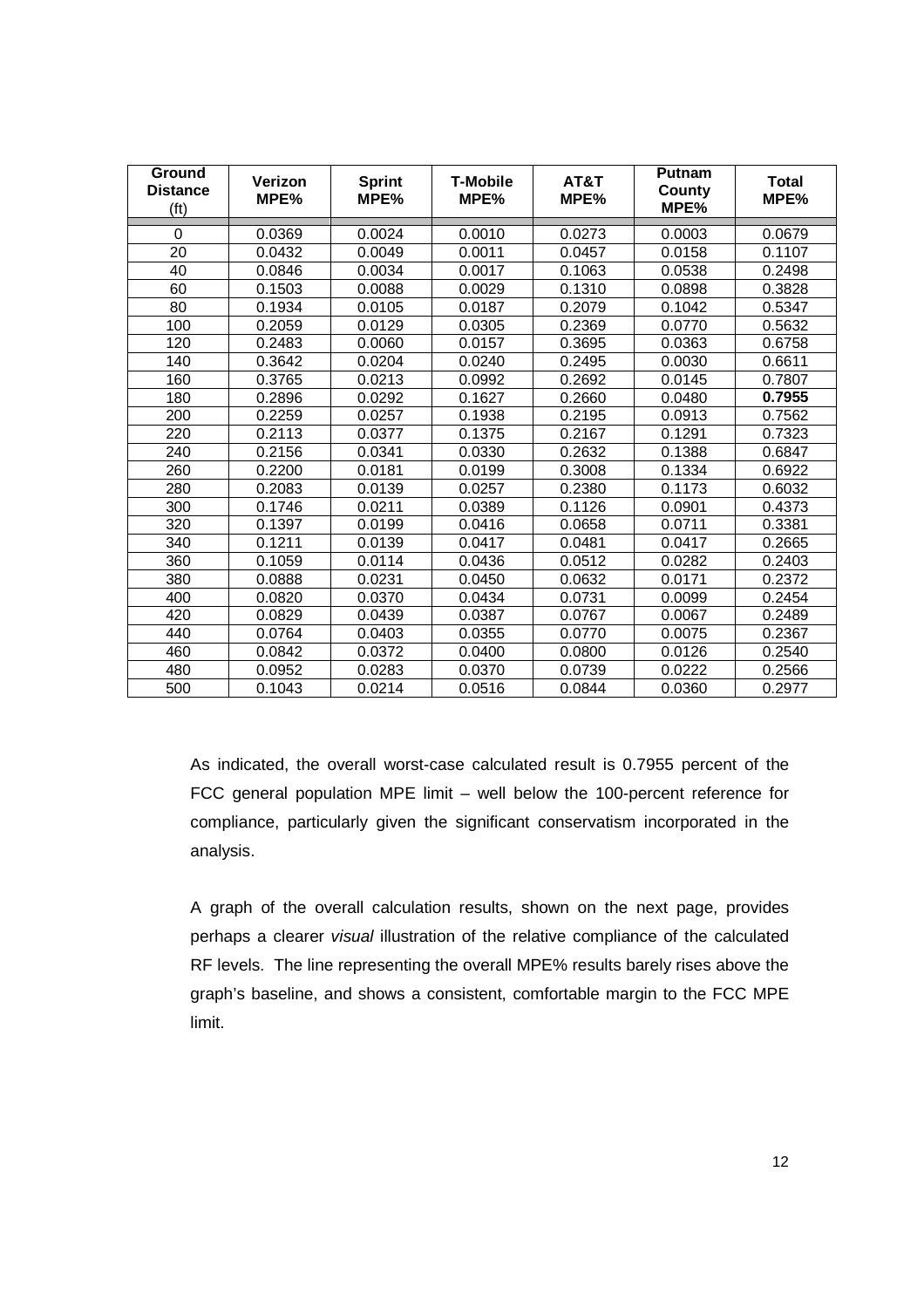

#### Compliance Conclusion

The FCC MPE limit has been constructed in such a manner that continuous human exposure to RF fields up to and including 100 percent of the MPE limit is acceptable and completely safe.

The conservatively calculated maximum RF effect at street level from the assumed worst-case collocation of as many as four wireless carriers is 0.7955 percent of the FCC general population MPE limit. In other words, even with an extremely conservative analysis intended to dramatically overstate the RF effects of any wireless collocation scenario at the site, the calculated worst-case RF level is still more than 125 times below the FCC MPE limit.

The results of the calculations indicate clear compliance with the FCC regulations and the related MPE limit, even for a worst-case collocation scenario the facility will be in compliance at any distance.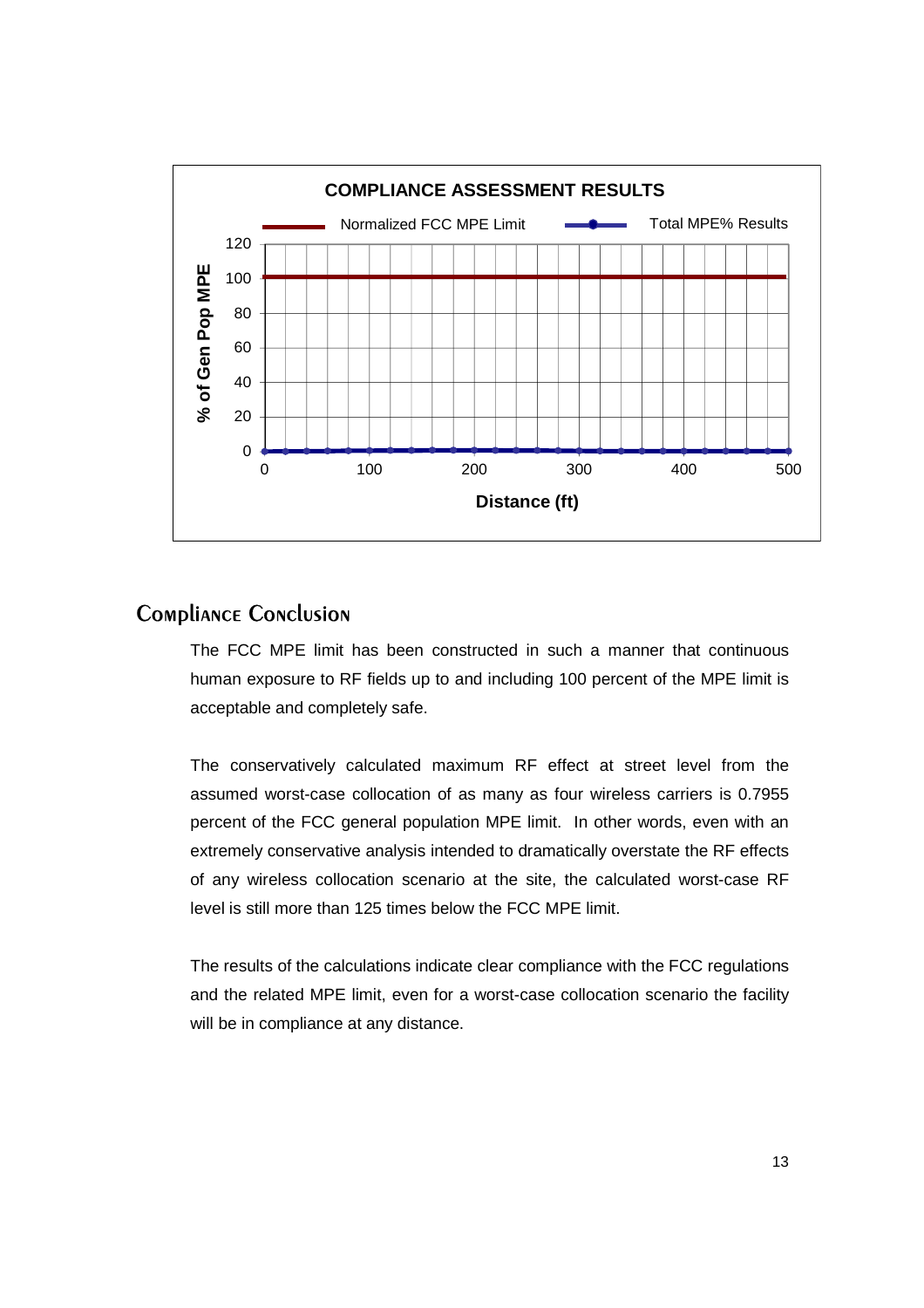Because of the conservative calculation methodology and operational assumptions applied in this analysis, the RF levels actually caused by any more realistic collocation of antennas at this site would be even less significant than the calculation results here indicate, and compliance would be achieved by an even larger margin.

#### **CERTIFICATION**

The undersigned certifies as follows:

- 1. I have read and fully understand the FCC regulations concerning RF safety and the control of human exposure to RF fields (47 CFR 1.1301 et seq).
- 2. To the best of my knowledge, the statements and information disclosed in this report are true, complete and accurate.
- 3. The analysis of site RF compliance provided herein is consistent with the applicable FCC regulations, additional guidelines issued by the FCC, and industry practice.
- 4. The results of the analysis demonstrate compliance with the FCC regulations and limit concerning the control of potential human exposure to the RF emissions from antennas.

\_\_\_\_\_\_\_\_\_\_\_\_\_\_\_\_\_\_\_\_\_\_\_\_\_\_\_\_\_\_\_\_\_\_\_\_\_\_\_\_\_\_\_\_ \_\_\_\_\_\_\_\_\_

Daniel Penesso **Date** Director- RF Engineering Pinnacle Telecom Group, LLC

8/18/17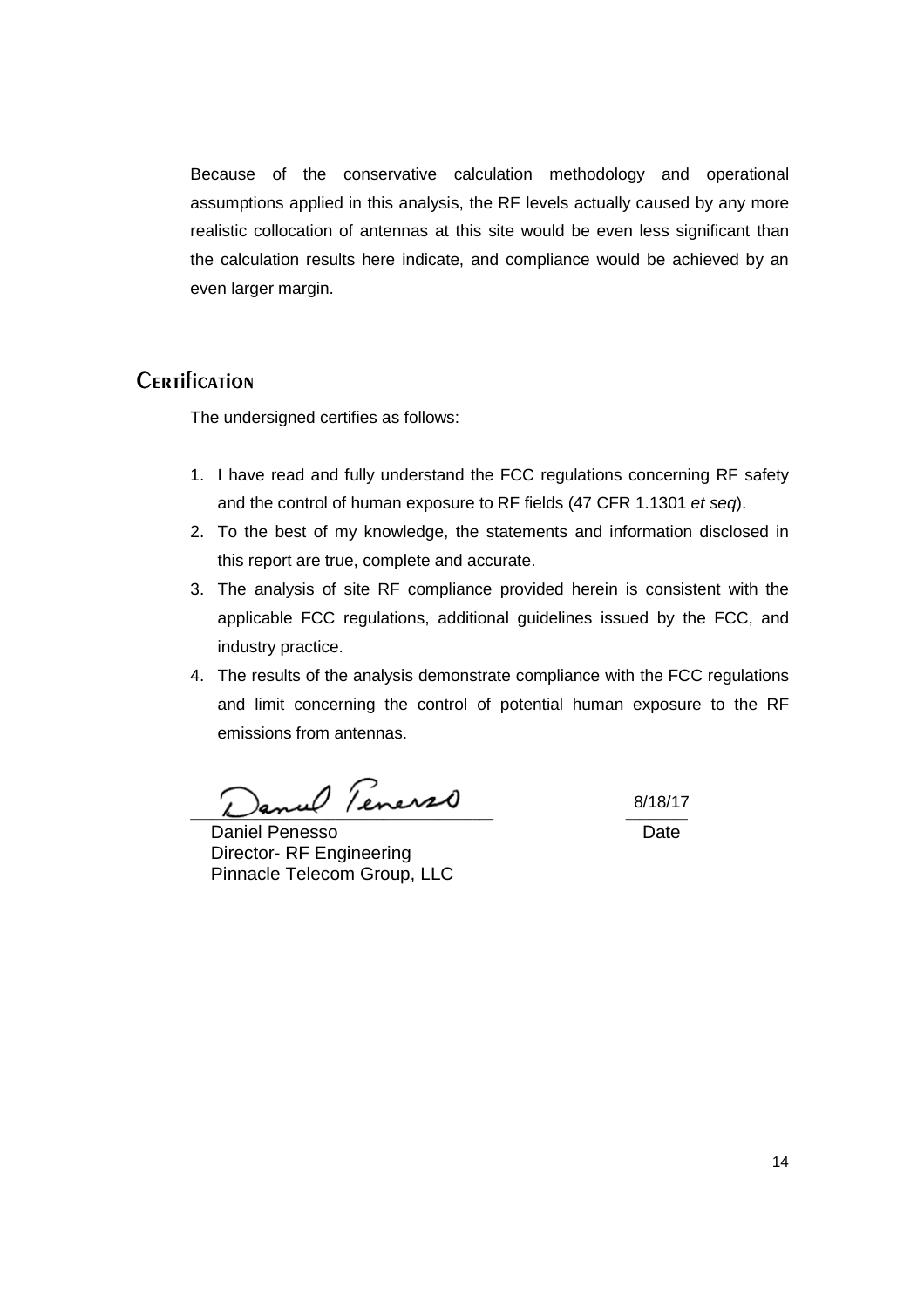#### Appendix A. Background on the FCC MPE Limit

As directed by the Telecommunications Act of 1996, the FCC has established limits for maximum continuous human exposure to RF fields.

The FCC maximum permissible exposure (MPE) limits represent the consensus of federal agencies and independent experts responsible for RF safety matters. Those agencies include the National Council on Radiation Protection and Measurements (NCRP), the Occupational Safety and Health Administration (OSHA), the National Institute for Occupational Safety and Health (NIOSH), the American National Standards Institute (ANSI), the Environmental Protection Agency (EPA), and the Food and Drug Administration (FDA). In formulating its guidelines, the FCC also considered input from the public and technical community – notably the Institute of Electrical and Electronics Engineers (IEEE).

The FCC's RF exposure guidelines are incorporated in Section 1.301 et seq of its Rules and Regulations (47 CFR 1.1301-1.1310). Those guidelines specify MPE limits for both occupational and general population exposure.

The specified continuous exposure MPE limits are based on known variation of human body susceptibility in different frequency ranges, and a Specific Absorption Rate (SAR) of 4 watts per kilogram, which is universally considered to accurately represent human capacity to dissipate incident RF energy (in the form of heat). The occupational MPE guidelines incorporate a safety factor of 10 or greater with respect to RF levels known to represent a health hazard, and an additional safety factor of five is applied to the MPE limits for general population exposure. Thus, the general population MPE limit has a built-in safety factor of more than 50. The limits were constructed to appropriately protect humans of both sexes and all ages and sizes and under all conditions – and continuous exposure at levels equal to or below the applicable MPE limits is considered to result in no adverse health effects or even health risk.

The reason for two tiers of MPE limits is based on an understanding and assumption that members of the general public are unlikely to have had appropriate RF safety training and may not be aware of the exposures they receive; occupational exposure in controlled environments, on the other hand, is assumed to involve individuals who have had such training, are aware of the exposures, and know how to maintain a safe personal work environment.

The FCC's RF exposure limits are expressed in two equivalent forms, using alternative units of field strength (expressed in volts per meter, or V/m), and power density (expressed in milliwatts per square centimeter, or mW/cm<sup>2</sup> ). The table on the next page lists the FCC limits for both occupational and general population exposures, using the mW/cm<sup>2</sup> reference, for the different radio frequency ranges.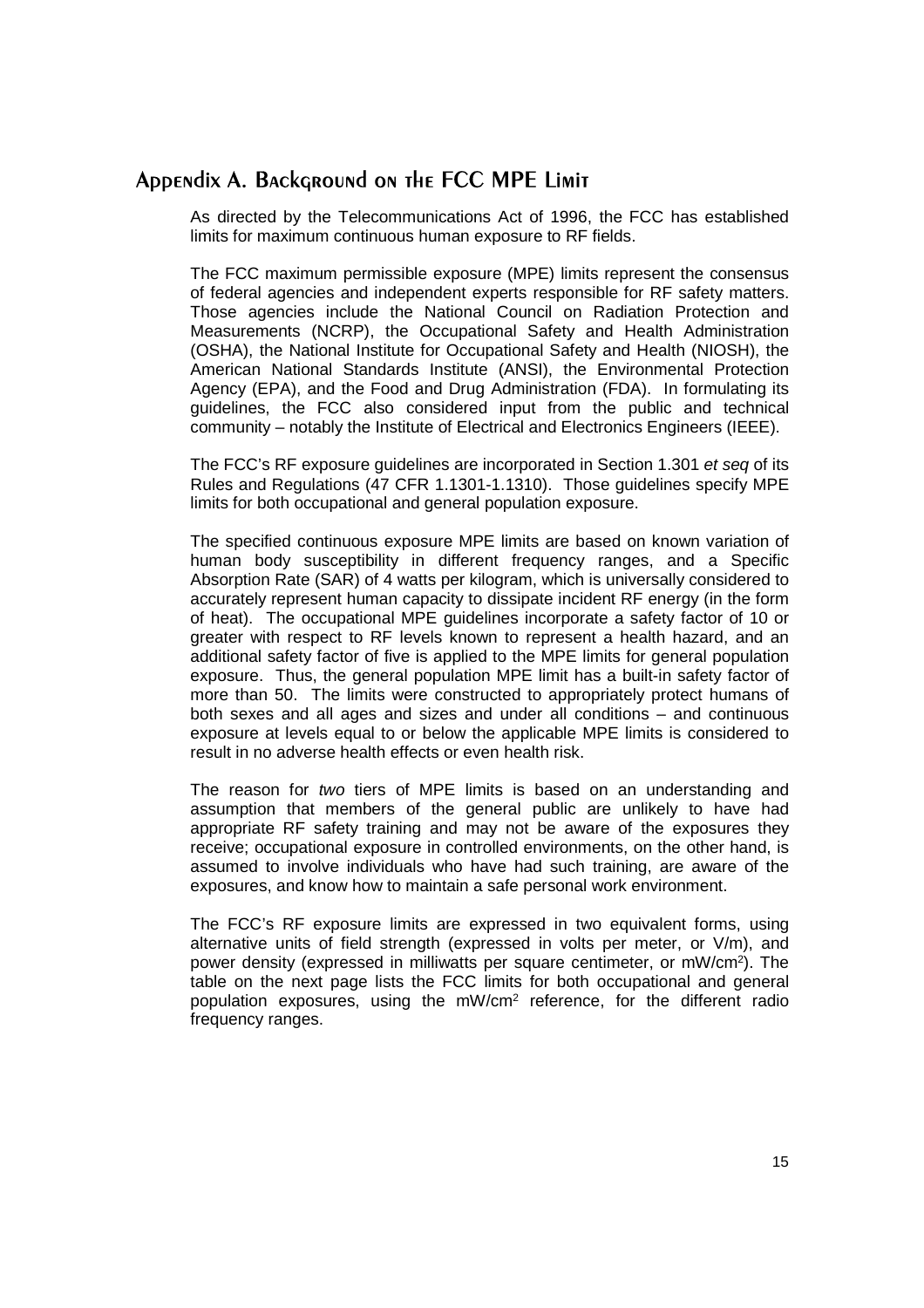| Frequency Range (F)<br>(MHz) | <b>Occupational Exposure</b><br>( $mW/cm2$ ) | <b>General Public Exposure</b><br>(mW/cm <sup>2</sup> ) |
|------------------------------|----------------------------------------------|---------------------------------------------------------|
| $0.3 - 1.34$                 | 100                                          | 100                                                     |
| $1.34 - 3.0$                 | 100                                          | 180 / $F^2$                                             |
| $3.0 - 30$                   | 900 / $F^2$                                  | 180 / $F^2$                                             |
| $30 - 300$                   | 1.0                                          | 0.2                                                     |
| $300 - 1,500$                | F / 300                                      | F / 1500                                                |
| 1,500 - 100,000              | 5.0                                          | 1.0                                                     |

The diagram below provides a graphical illustration of both the FCC's occupational and general population MPE limits.



Because the FCC's RF exposure limits are frequency-shaped, the exact MPE limits applicable to the instant situation depend on the frequency range used by the systems of interest.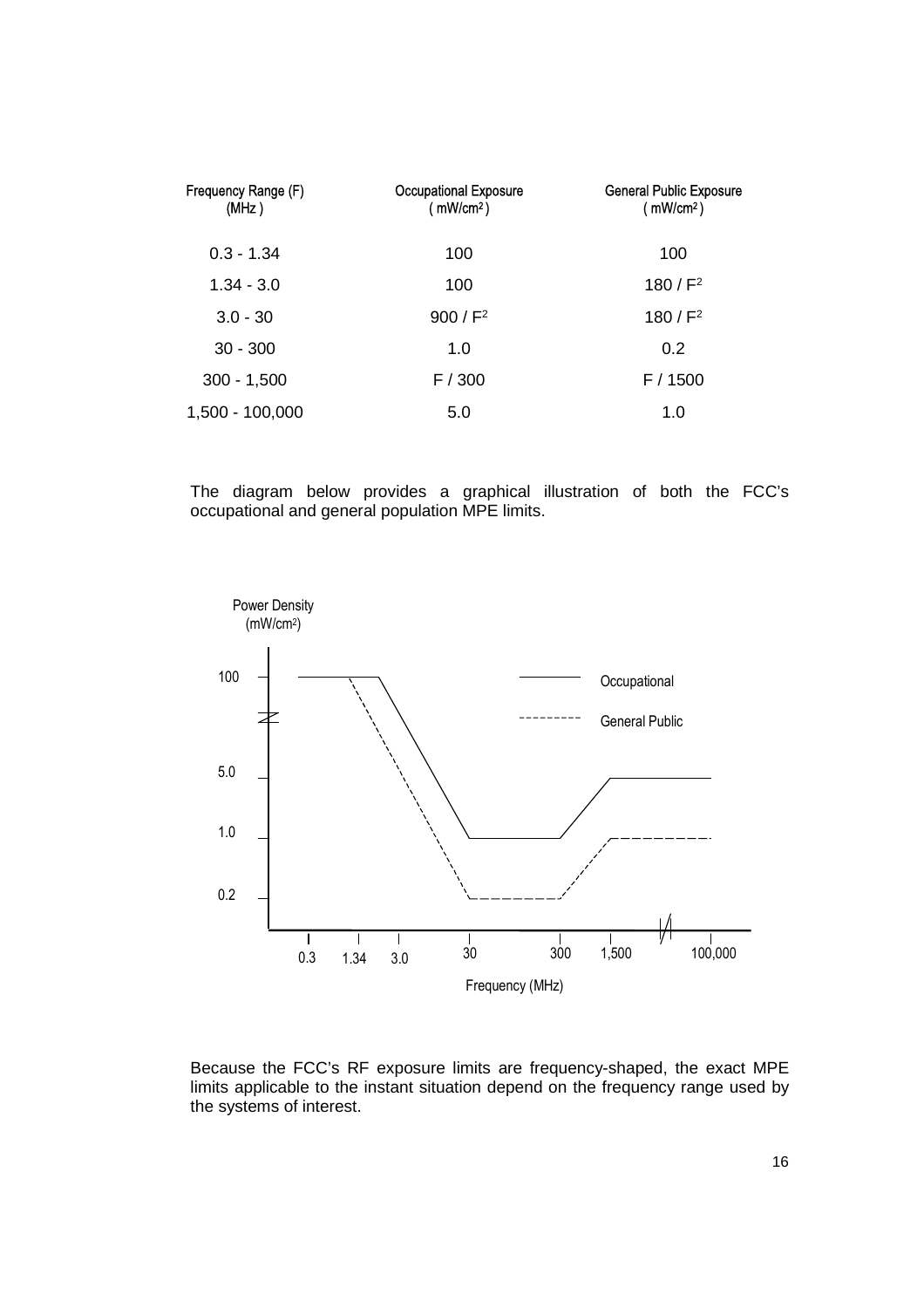The most appropriate method of determining RF compliance is to calculate the RF power density attributable to a particular system and compare that to the MPE limit applicable to the operating frequency in question. The result is usually expressed as a percentage of the MPE limit.

For potential exposure from multiple systems, the respective percentages of the MPE limits are added, and the total percentage compared to 100 (percent of the limit). If the result is less than 100, the total exposure is in compliance; if it is more than 100, exposure mitigation measures are necessary to achieve compliance.

Note that the FCC "categorically excludes" all "non-building-mounted" wireless antenna operations whose mounting heights are more than 10 meters (32.8 feet) from the routine requirement to demonstrate compliance with the MPE limit, because such operations "are deemed, individually and cumulatively, to have no significant effect on the human environment". The categorical exclusion also applies to all point-to-point antenna operations, regardless of the type of structure they're mounted on. Note that the FCC considers any facility qualifying for the categorical exclusion to be automatically in compliance.

#### **FCC References on RF Compliance**

47 CFR, FCC Rules and Regulations, Part 1 (Practice and Procedure), Section 1.1310 (Radiofrequency radiation exposure limits).

FCC Second Memorandum Opinion and Order and Notice of Proposed Rulemaking (FCC 97-303), In the Matter of Procedures for Reviewing Requests for Relief From State and Local Regulations Pursuant to Section 332(c)(7)(B)(v) of the Communications Act of 1934 (WT Docket 97-192), Guidelines for Evaluating the Environmental Effects of Radiofrequency Radiation (ET Docket 93-62), and Petition for Rulemaking of the Cellular Telecommunications Industry Association Concerning Amendment of the Commission's Rules to Preempt State and Local Regulation of Commercial Mobile Radio Service Transmitting Facilities, released August 25, 1997.

FCC First Memorandum Opinion and Order, ET Docket 93-62, In the Matter of Guidelines for Evaluating the Environmental Effects of Radiofrequency Radiation, released December 24, 1996.

FCC Report and Order, ET Docket 93-62, In the Matter of Guidelines for Evaluating the Environmental Effects of Radiofrequency Radiation, released August 1, 1996.

FCC Office of Engineering and Technology (OET) Bulletin 65, "Evaluating Compliance with FCC Guidelines for Human Exposure to Radiofrequency Electromagnetic Fields", Edition 97-01, August 1997.

FCC Office of Engineering and Technology (OET) Bulletin 56, "Questions and Answers About Biological Effects and Potential Hazards of RF Radiation", edition 4, August 1999.